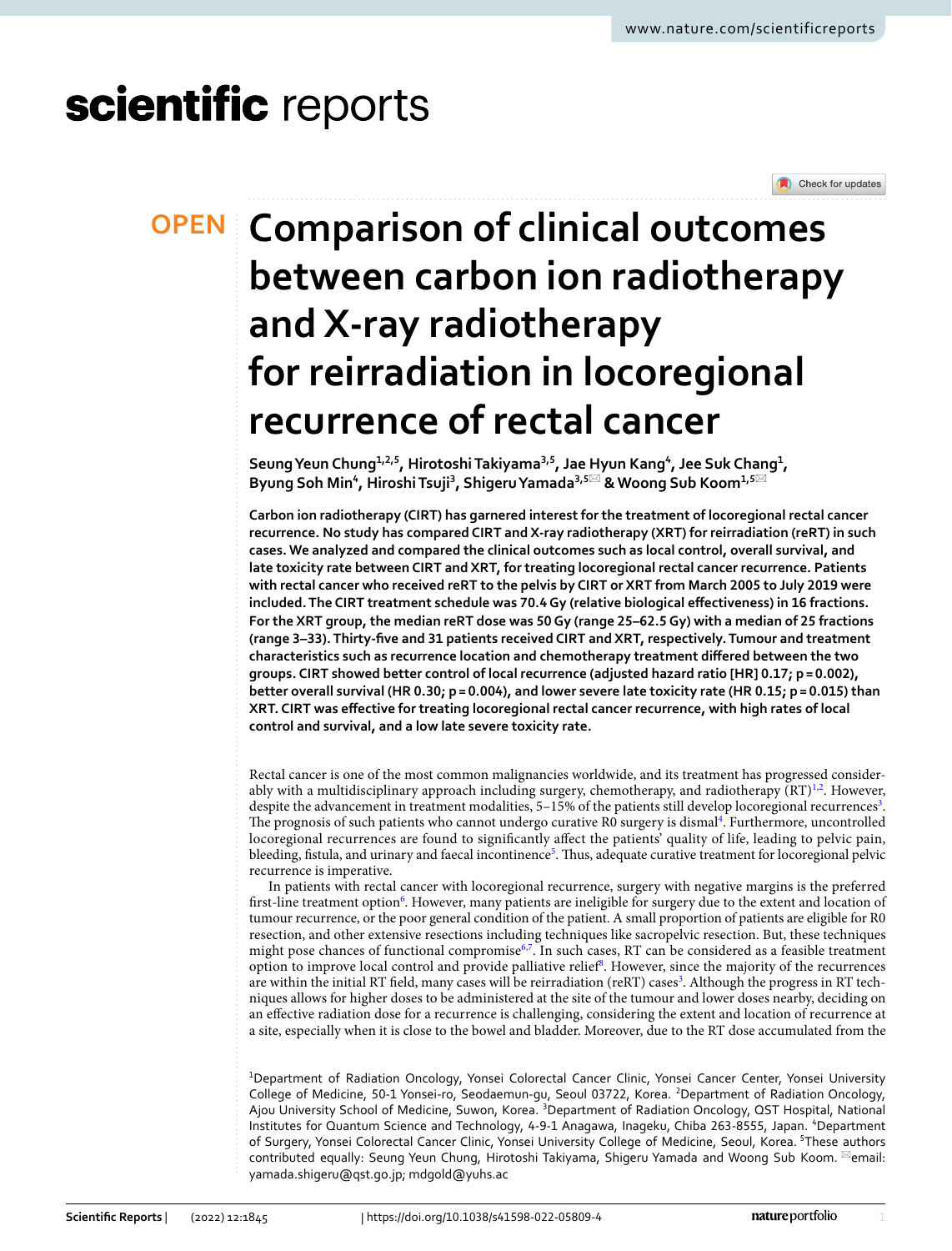initial administration, it is very challenging to administer reRT to achieve both an adequate radiation dose for local control and minimise toxicity, simultaneously.

Carbon ion radiotherapy (CIRT) has emerged as a subject of interest for the treatment of locoregional recurrence of rectal cancer. When compared with X-ray radiotherapy (XRT), CIRT has physical and biological advantages due to its unique characteristic of higher linear energy transfer<sup>9,10</sup>. Another distinct characteristic—known as the Bragg peak—allows a much reduced radiation dose to the nearby structures<sup>11</sup>. Thus, it can be hypothesised that CIRT might provide better local control and ofer less toxicity when compared with XRT. Currently, there are a few studies from Japan and Germany reporting the efficacy of CIRT for reRT in treating locoregional recur-rence of rectal cancer<sup>[12](#page-6-11)–15</sup>. However, there are limited prospective studies, and only some retrospective studies on XRT for reRT, all showing varying median survival and toxicity rates<sup>16</sup>. Moreover, no study has yet compared CIRT and XRT for reRT in the treatment of locoregional recurrence of rectal cancer. Patients who receive XRT are usually more heterogenous than those who receive CIRT and this can be a limitation in comparing treatment outcomes. However, despite the possible limitations, the comparison of the two treatment methods can give important clues for choosing treatment modalities in rectal cancer patients with locoregional recurrences. Thus, the aim of this study was to analyze and compare clinical outcomes such as local control, survival, and late toxicity events in patients who received CIRT or XRT for locoregional recurrence of rectal cancer.

### **Methods**

**Patients and treatment.** Patients who received CIRT in Japan and those who received XRT in Korea were included in this study. Medical records of patients with rectal cancer who received reRT to the pelvis with a curative intent from March 2005 to July 2019 were retrospectively reviewed. Only patients who received preoperative and postoperative RT previously as part of the initial curative treatment were included. Patients who did not receive reRT to the pelvis, those who had distant metastasis, and those who received reRT with a palliative intent were excluded. Patients with recurrence involving the anastomosis were also excluded since anastomotic recurrence was a contraindication for CIRT. Since this study included patients from two diferent institutions, it was approved by the Institutional Review Board of Severance hospital (IRB no. 420191320) and that of NIRS (20-013 [National Institutes for Quantum Science and Technology Certifed Review Board]). Informed consent from participants was waived by the Institutional Review Board of Severance hospital and the National Institutes for Quantum Science and Technology Certifed Review Board due to the retrospective nature of the study. All methods were performed in accordance with the Declaration of Helsinki.

The treatment schedule for CIRT was 70.4 Gy (relative biological effectiveness [RBE]) in 16 fractions, which is 101.38 Gy in biological efective dose with an alpha/beta ratio of 10 (BED10), without concurrent chemotherapy. CIRT was administered daily, 4 days a week from Tuesday through Friday. A median of 3 ports (range 2–5 ports) was used for treatment. The clinical target volume (CTV) was defined as gross tumour volume (GTV) with a 5-mm margin, and dose constraints of  $\overline{D}_{2cc}$  for the bowel and bladder were 44 Gy (RBE) and 50 Gy (RBE) in 16 fractions, respectively. In patients who had recurrence close to the bowel or bladder (<3 mm), Goretex sof tissue patch or biomaterials such as muscle, mesentery, or omentum were inserted as spacers between the tumour and the bowel or bladder.

For XRT, imaging studies were used for clinical diagnoses of recurrence; pathologic diagnosis was not mandatory. Planning target volume (PTV) was defned as GTV of the recurred tumour plus a 0.5–3-cm margin, depending on the physician's preference. For cases in which the organs-at-risk (OAR) were in close vicinity, the margins were generally 0.5–1-cm, or further reduced. Dose constraints for OARs were the frst priority. Both hypofractionation and conventional fractionation were used based on the physician's preferences. Nine patients (29%) received XRT via 3D conformal RT and the rest received intensity-modulated RT or RT via CyberKnife. The median reRT dose was 50 Gy (range 25-62.5 Gy) with a median fraction number of 25 (range 3-33), which corresponds to a BED10 of 60 Gy, and 68% of the patients received concurrent chemotherapy during reRT with regimens such as capecitabine, 5-fuorouracil/leucovorin, and 5-fuorouracil/leucovorin/oxaliplatin.

**Follow-up.** Patients who received CIRT were evaluated by imaging studies within 1 month of CIRT and were followed-up every 1 or 2 months for 6 months, and every 3–6 months thereafer. For the XRT group, follow-up evaluation was performed at 1 and 3 months afer reRT and routinely thereafer. Acute and late toxicity events in both groups were retrospectively reviewed and graded according to the National Cancer Institute Common Terminology Criteria for Adverse Events (CTCAE) version 4.03. Te primary endpoint was local failure (LF), and secondary endpoints were overall survival (OS) and severe late toxicity rate (SLTR). Local failure was defned as tumour recurrence or progression within the CTV or PTV afer treatment. Severe toxicity events were defned as toxicity events of grade 3 or higher.

**Statistical analysis.** Clinical factors between the two groups were analyzed by  $\chi^2$  and Fisher's exact tests. The cumulative probabilities of LF, OS, and SLTR were calculated using the Kaplan–Meier method and compared using the log rank test. All LF, OS, and SLTR were defned as time from reRT until the corresponding events or the date of last follow-up. Cox regression analysis was used for univariate and multivariate analyses. For multivariate analysis, the backwards elimination method including all variables was used. All analyses were performed using the SPSS version 23.0 (IBM Inc., Armonk, NY, USA).

### **Results**

Totally, 35 patients who received CIRT (CIRT group) and 31 patients who received XRT (XRT group) were ana-lyzed. The characteristics of patients and tumours as well as details regarding treatments are shown in Table [1](#page-3-0). Patient characteristics such as sex, age, and initial tumour stage showed no statistically signifcant diferences

2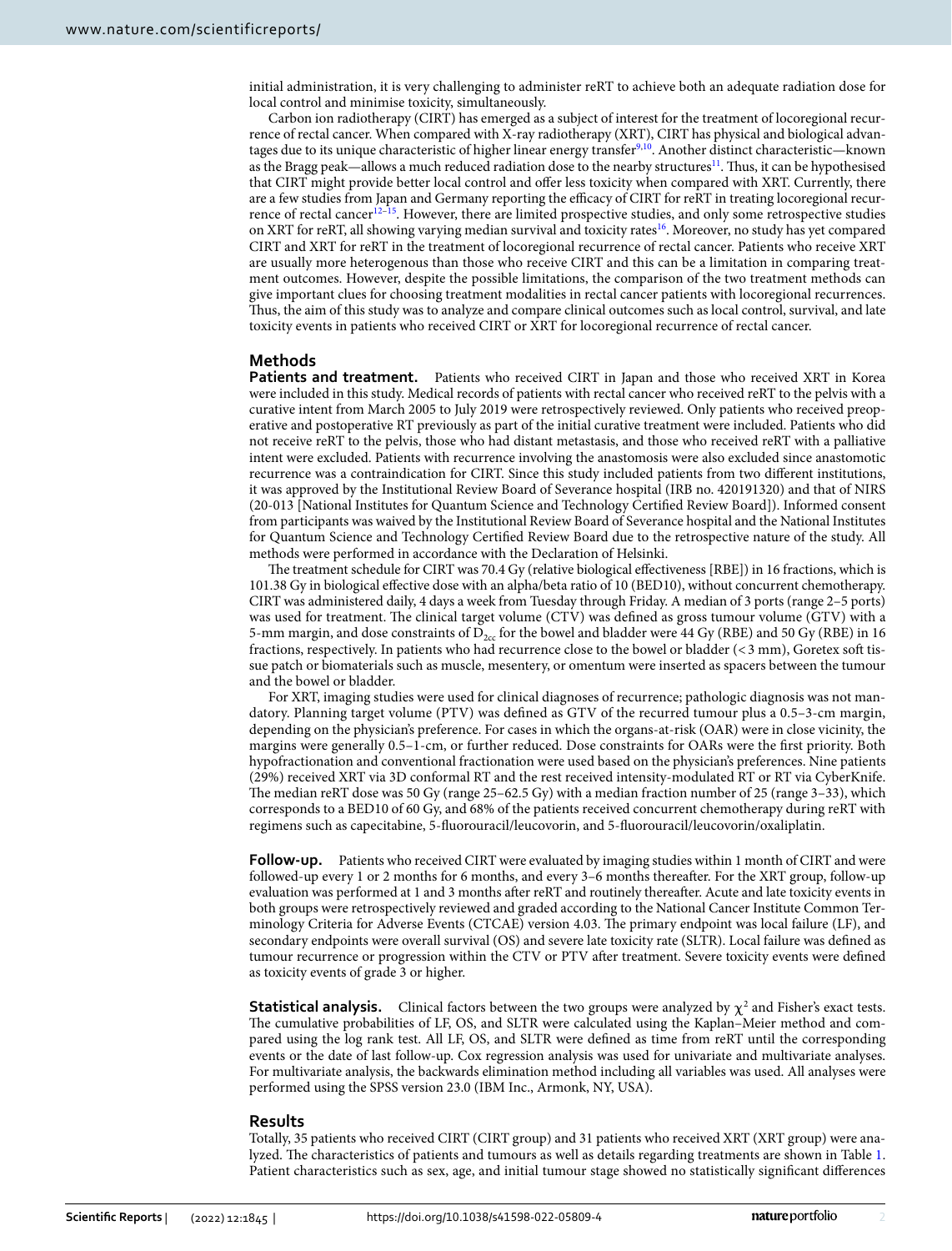|                                | <b>CIRT</b>      |                  | <b>XRT</b>       |    |          |
|--------------------------------|------------------|------------------|------------------|----|----------|
|                                | N                | %                | N                | %  | p        |
| <b>Sex</b>                     |                  |                  |                  |    | 0.732    |
| Male                           | 20               | 57               | 19               | 61 |          |
| Female                         | 15               | 43               | 12               | 39 |          |
| Age                            |                  |                  |                  |    | 0.926    |
| Median (range)                 | $62(37-76)$      |                  | $60(35-87)$      |    |          |
| Initial                        |                  |                  |                  |    |          |
| Initial pathology              |                  |                  |                  |    | $0.470*$ |
| Adenocarcinoma                 | 35               | 100              | 30               | 97 |          |
| Mucinous                       | $\bf{0}$         | $\mathbf{0}$     | $\mathbf{1}$     | 3  |          |
| Initial grade                  |                  |                  |                  |    | $0.026*$ |
| G1                             | 11               | 31               | $\overline{4}$   | 13 |          |
| G <sub>2</sub>                 | 13               | 37               | 23               | 74 |          |
|                                |                  |                  |                  |    |          |
| G <sub>3</sub>                 | $\overline{4}$   | 11               | $\mathbf{1}$     | 3  |          |
| Unknown                        | 7                | 20               | 3                | 10 |          |
| Initial tumour size            |                  |                  |                  |    | 0.856    |
| Median (mm, range)             | $30(13-70)$      |                  | $31(0-70)$       |    |          |
| Initial pathologic T stage     |                  |                  |                  |    | $0.965*$ |
| T <sub>0</sub>                 | $\mathbf{1}$     | 3                | $\mathbf{1}$     | 3  |          |
| T1                             | 2                | $\overline{7}$   | $\overline{2}$   | 6  |          |
| T2                             | 3                | 10               | $\overline{2}$   | 6  |          |
| T3                             | 21               | 70               | 24               | 77 |          |
| T <sub>4</sub>                 | 3                | 10               | $\overline{2}$   | 6  |          |
| Initial pathologic N           |                  |                  |                  |    | $0.861*$ |
| Positive                       | 18               | 51               | 18               | 58 |          |
| Negative                       | 12               | 34               | 9                | 29 |          |
| Unknown                        | 5                | 14               | $\overline{4}$   | 13 |          |
| Initial pathologic stage       |                  |                  |                  |    | 0.123    |
| Stage 0                        | $\boldsymbol{0}$ | $\boldsymbol{0}$ | $\mathbf{1}$     | 3  |          |
| Stage I                        | $\overline{4}$   | 13               | $\boldsymbol{0}$ | 0  |          |
| Stage II                       | 8                | 27               | 12               | 39 |          |
| Stage III                      | 18               | 60               | 18               | 58 |          |
| Initial RT type                |                  |                  |                  |    | 0.429    |
| Preoperative RT                | 24               | 71               | 19               | 61 |          |
| Postoperative RT               | 10               | 29               | 12               | 39 |          |
| Previous RT total dose (cGy)   |                  |                  |                  |    | 0.003    |
| Median (range)                 | 5000 (2000-6600) |                  | 5040 (4500-6000) |    |          |
| Recurrence                     |                  |                  |                  |    |          |
| Recur location                 |                  |                  |                  |    | 0.082    |
| Non-presacral, regional, nodal | 17               | 49               | 22               | 71 |          |
| Presacral                      | 18               | 51               | 9                | 29 |          |
| Recurred tumour size           |                  |                  |                  |    | 0.450    |
| Median (mm, range)             | $25(15-80)$      |                  | $30(10-70)$      |    |          |
|                                |                  |                  |                  |    | 0.615    |
| Recur : lymph node             |                  |                  |                  |    |          |
| Negative                       | 24               | 69               | 23               | 74 |          |
| Positive                       | 11               | 31               | 8                | 26 |          |
| Pre- or post-RT chemotherapy   |                  |                  |                  |    | 0.005    |
| No                             | 21               | 60               | 8                | 26 |          |
| Yes                            | 14               | 40               | 23               | 74 |          |
| Concurrent chemotherapy        |                  |                  |                  |    | < 0.001  |
| No                             | 35               | 100              | 10               | 32 |          |
| Yes                            | 0                | $\bf{0}$         | 21               | 68 |          |
| ReRT total dose (cGy)          |                  |                  |                  |    | < 0.001  |
| Median (range)                 | 7040 (7040-7040) |                  | 5000 (2500-6250) |    | < 0.001  |
| ReRT fraction                  |                  |                  |                  |    |          |
| Median (range)                 | $16(16-16)$      |                  | $25(3-33)$       |    |          |
| Continued                      |                  |                  |                  |    |          |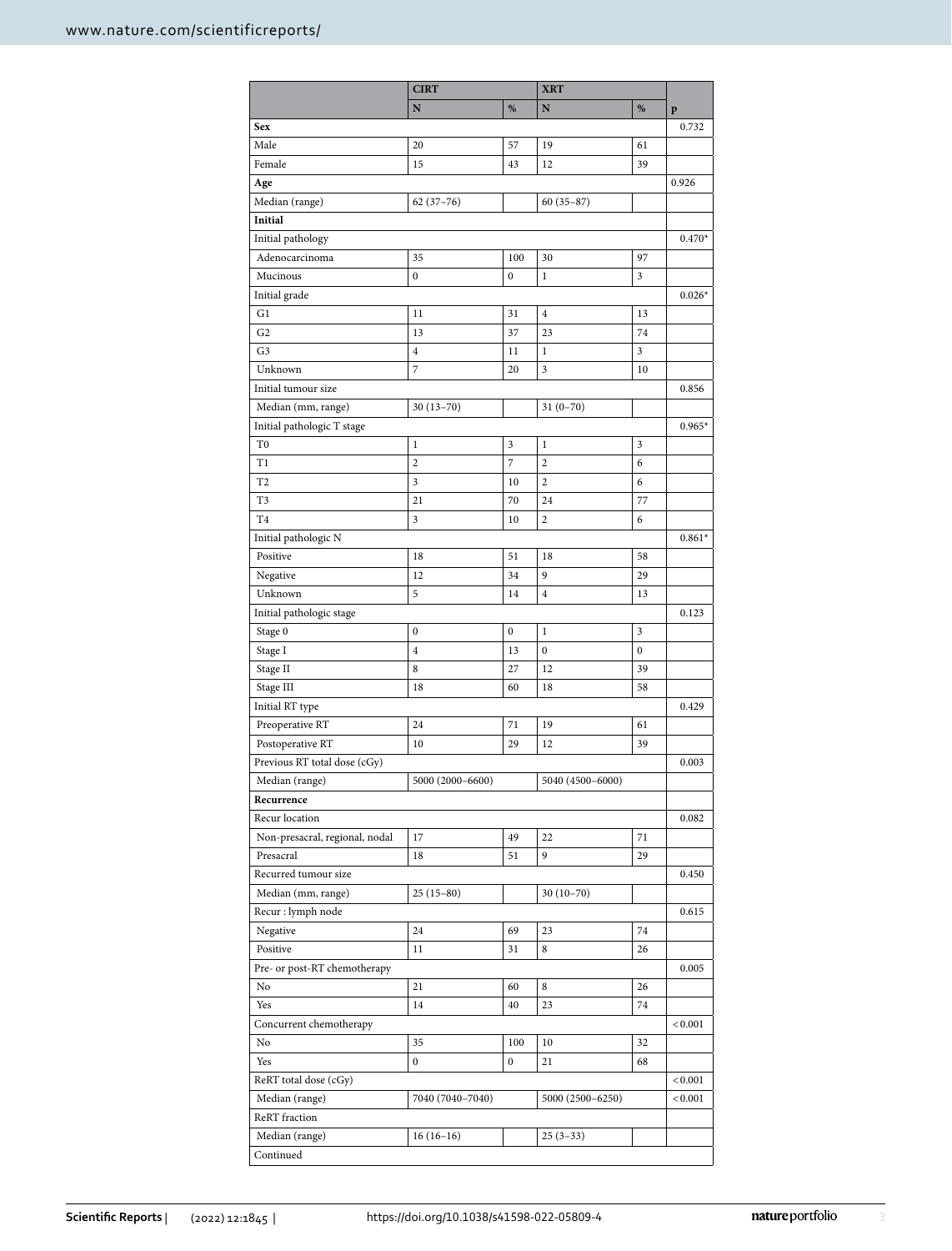|             | <b>CIRT</b> |     | <b>XRT</b> |    |             |
|-------------|-------------|-----|------------|----|-------------|
|             |             | %   |            | %  | $\mathbf n$ |
| Surgery     |             |     |            |    | 0.001       |
| After reRT  |             |     |            | 23 |             |
| Before reRT |             | v   | 4          | 13 |             |
| ReRT only   | 35          | 100 | 20         | 65 |             |

<span id="page-3-0"></span>



<span id="page-3-1"></span>**Figure 1.** Kaplan–Meier estimates of local failure according to treatment groups.

between the groups. In the CIRT group, approximately half of the patients experienced recurrence in the presacral area (51%), whereas the major location of the recurred lesion was non-presacral, regional, or nodal (71%) in the XRT group. The median size of the recurred tumour was 2.5 cm and 3.0 cm in the CIRT and XRT groups, respectively. A higher number of patients in the XRT group (74%) received chemotherapy before or afer reRT compared with those in the CIRT group (40%). No patients in the CIRT group received concurrent chemotherapy, while 68% of the patients in the XRT group received concurrent chemotherapy during reRT. All patients in the CIRT group received CIRT without any surgery before or afer RT, while 30% of the patients in the XRT group ( $n=11$ ) underwent surgery before or after RT.

The median follow-up period was 45.7 months (range 7.0–148.4 months) and 22.8 months (range 7.2–148.4 months) in the CIRT and XRT groups, respectively (p = 0.966). One-year LF rates were 6.1% and 10.7% and 3-year LF rates were 12.7% and 56.3% in the CIRT and XRT groups, respectively (Fig. [1,](#page-3-1) p=0.010). A total of 7 patients experienced LF in the CIRT group and 6 patients received a second CIRT with the same dose-fractionation schedule. In the XRT group, a total of 11 patients experienced LF. When other factors were adjusted, receiving CIRT compared with XRT was a statistically signifcant favourable factor for LF (Table [2](#page-4-0), adjusted hazard ratio [HR] 0.17; 95% confdence interval [CI] 0.05–0.51; p= 0.002). One-year OS rates were 97.0% and 88.9% and 3-year OS rates were 86.4% and 54.5%, in the CIRT and XRT groups, respectively. (Supplementary Fig. 1,  $p=0.005$ ). While median survival in the CIRT group was not achieved, the median survival was 36.9 months in the XRT group. Multivariate analysis showed that an increase in tumour size per millimetre was a statistically significant unfavourable factor (HR 1.04; CI 1.02-1.06; p <0.001), while CIRT compared with XRT was a signifcant favourable factor (HR 0.30; CI 0.13–0.68; p=0.004) for OS (Supplementary Table 1).

Acute toxicity was similar between the groups. Acute gastrointestinal (GI) toxicity of grade 2 or higher was seen in 1 (3%) and 4 patients (13%) in the CIRT and XRT groups, respectively. Acute genitourinary (GU) toxicity of grade 2 or higher was seen in 3 (9%) and 2 (6%) patients in the CIRT and XRT groups, respectively. As shown in Table [3](#page-4-1), severe late GI toxicity events were seen in 2 patients in the CIRT group, with a median time

4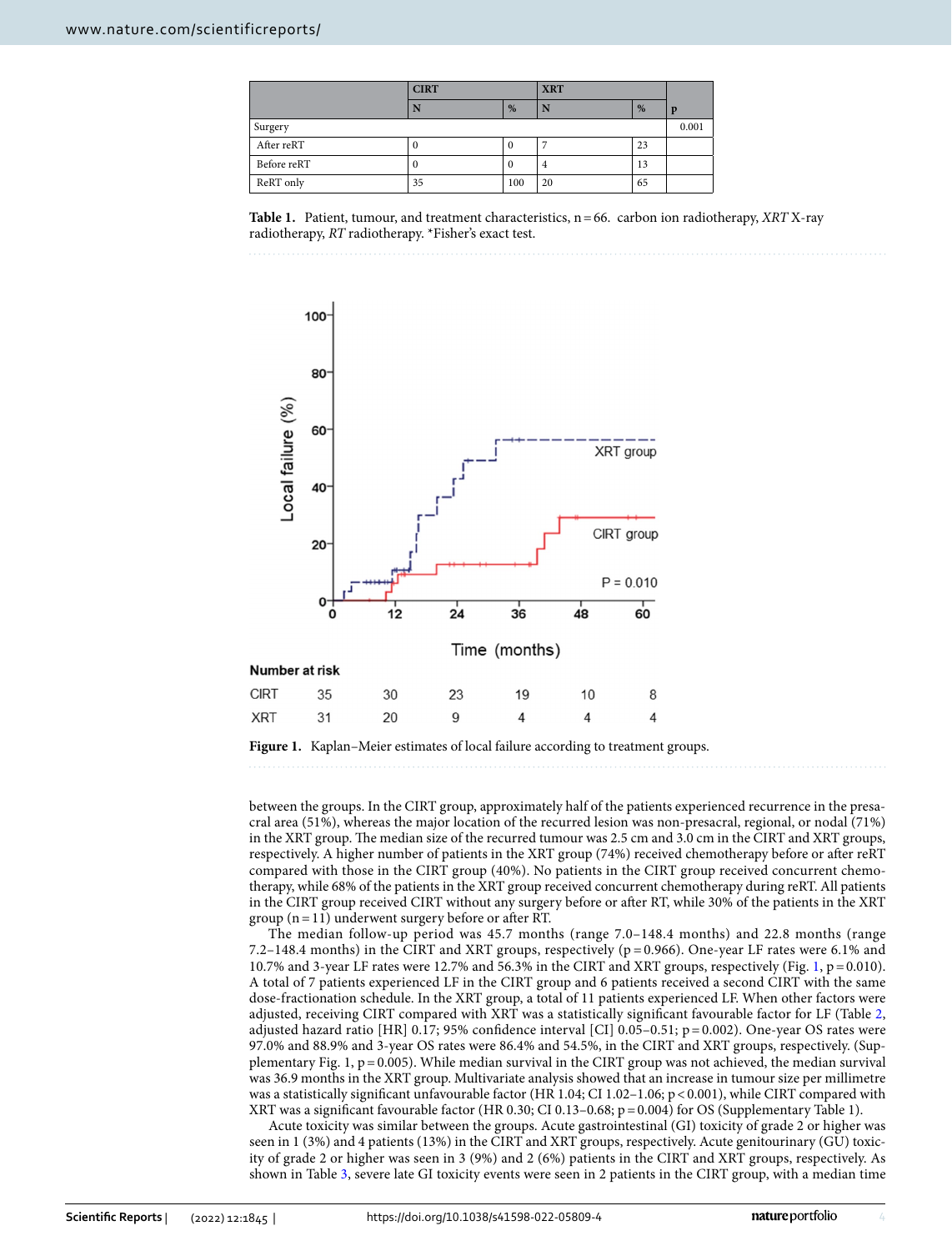|                                                  | Uni   | Multivariate        |       |
|--------------------------------------------------|-------|---------------------|-------|
| Factor                                           | p     | <b>HR(95% CI)</b>   | p     |
| Sex (female vs. male)                            | 0.643 |                     |       |
| Age (years)                                      | 0.783 |                     |       |
| Recur location (presacral vs. non-presacral)     | 0.089 | $4.30(1.47-12.59)$  | 0.008 |
| $rN$ stage $(rN + vs. rN0)$                      | 0.246 |                     |       |
| Pre or post-RT chemotherapy (yes vs. no)         | 0.208 |                     |       |
| Pre or post-RT surgery (yes vs. no)              | 0.473 |                     |       |
| Recurred tumour size (mm)                        | 0.110 | $1.03(1.00-1.05)$   | 0.054 |
| Treatment (carbon ion therapy vs. X-ray therapy) | 0.015 | $0.17(0.05 - 0.51)$ | 0.002 |

<span id="page-4-0"></span>**Table 2.** Univariate and multivariate analysis for factors associated with the primary end point of local failure (n=66). *RT* radiotherapy, *N* nodal.

|                         | <b>CIRT</b>      |          | <b>XRT</b>       |    |  |
|-------------------------|------------------|----------|------------------|----|--|
|                         | $\mathbf n$      | %        | $\mathbf n$      | %  |  |
| Severe late GI toxicity |                  |          |                  |    |  |
| No                      | 33               | 94       | 25               | 81 |  |
| <b>Yes</b>              | $\overline{c}$   | 6        | 6                | 19 |  |
| Time to event (months)  | $12.0(5.8-18.2)$ |          | $8.6(4.3-30.0)$  |    |  |
| Severe late GU toxicity |                  |          |                  |    |  |
| N <sub>o</sub>          | 35               | 100      | 27               | 87 |  |
| <b>Yes</b>              | $\Omega$         | $\Omega$ | $\overline{4}$   | 13 |  |
| Time to event (months)  |                  |          | $12.2(6.9-14.7)$ |    |  |

<span id="page-4-1"></span>**Table 3.** Prevalence of severe late toxicity events amongst patients receiving CIRT and XRT, n=66. *CIRT* carbon ion radiotherapy, *XRT* X-ray radiotherapy, *GI* gastrointestinal, *GU* genitourinary.

to event of 12 months (range 5.8–18.2 months), compared with 6 patients in the XRT group with a median time to event of 8.6 months (range 4.3–30.0 months). No events of severe late GU toxicity were observed in the CIRT group, while they occurred in 4 patients in the XRT group, with a median time to event of 12.2 months (range 6.9–14.7 months).

When seen in detail, the location of the recurred tumour in patients who experienced severe late GI toxicity was presacral (n=2, 6%) in the CIRT group while that in the XRT group was both presacral and non-presacral (Supplementary Table 2).

In the CIRT group, 1 out of 2 patients who experienced severe late GI toxicities received bevacizumab afer CIRT. In the XRT group, 3 out of 6 patients who experienced severe late GI toxicities received bevacizumab prior to XRT. In addition, out of 6 patients who experienced severe late GI toxicity in the XRT group, 5 patients (83%) received chemotherapy before or afer reRT. All 4 patients who experienced severe late GU toxicity in the XRT group received chemotherapy before or afer reRT. Patients in the XRT group who experienced severe late GI or GU toxicity showed a shorter median period from initial RT to reRT. Skin toxicity was seen in 4 patients (11%) in the CIRT group, in the form of skin ulcers and skin tumour fstula, and in 2 patients (6%) in the XRT group, in the form of skin reaction and postoperative skin dehiscence. For analysis of SLTR, severe late GI and GU toxicity events were included. The 1-year and 3-year SLTRs were 2.9% and 6.3%, respectively, in the CIRT group, and [2](#page-5-0)0.9% and 37.6% in the XRT group, respectively (Fig.  $2$ ,  $p = 0.005$ ).

Afer adjusting for other factors, CIRT compared with XRT was a signifcant favourable factor for less severe late toxicity (HR 0.15; CI 0.30–0.69; p=0.015) (Table [4\)](#page-5-1).

#### **Discussion**

Treatment of locoregional recurrence of rectal cancer in the pelvis remains a challenge for clinicians. Preoperative RT is frequently considered as the initial treatment strategy; thus, the majority of the locoregional recurrences are cases that require reRT<sup>[3](#page-6-2)</sup>. In this study, we showed the efficacy of CIRT as a treatment modality for locoregional recurrence of rectal cancer. CIRT was found to be preferable for local control, preventing severe late toxicity, and providing better OS when compared with XRT.

Previously, a limited number of prospective trials and some retrospective studies about reRT using XRT in locoregional recurrence of rectal cancer have been reported<sup>[8,](#page-6-7)17</sup>. The rates of local control, survival, and late toxicity varied widely in these studies given the heterogeneity of the patients. In these previous studies, the overall rates of local control generally ranged from 25 to 70%. Patients who did not undergo any surgery had a median survival of  $10-17$  $10-17$  months, while those who underwent resection had a median survival of  $22-60$  months<sup>8,17</sup>. In our study, the XRT group included a mix of patients who, whether they underwent resection of the recurred tumour or not, had a median survival of 36.9 months. One-year and 3-year rates of LF were 10.7% and 56.3%,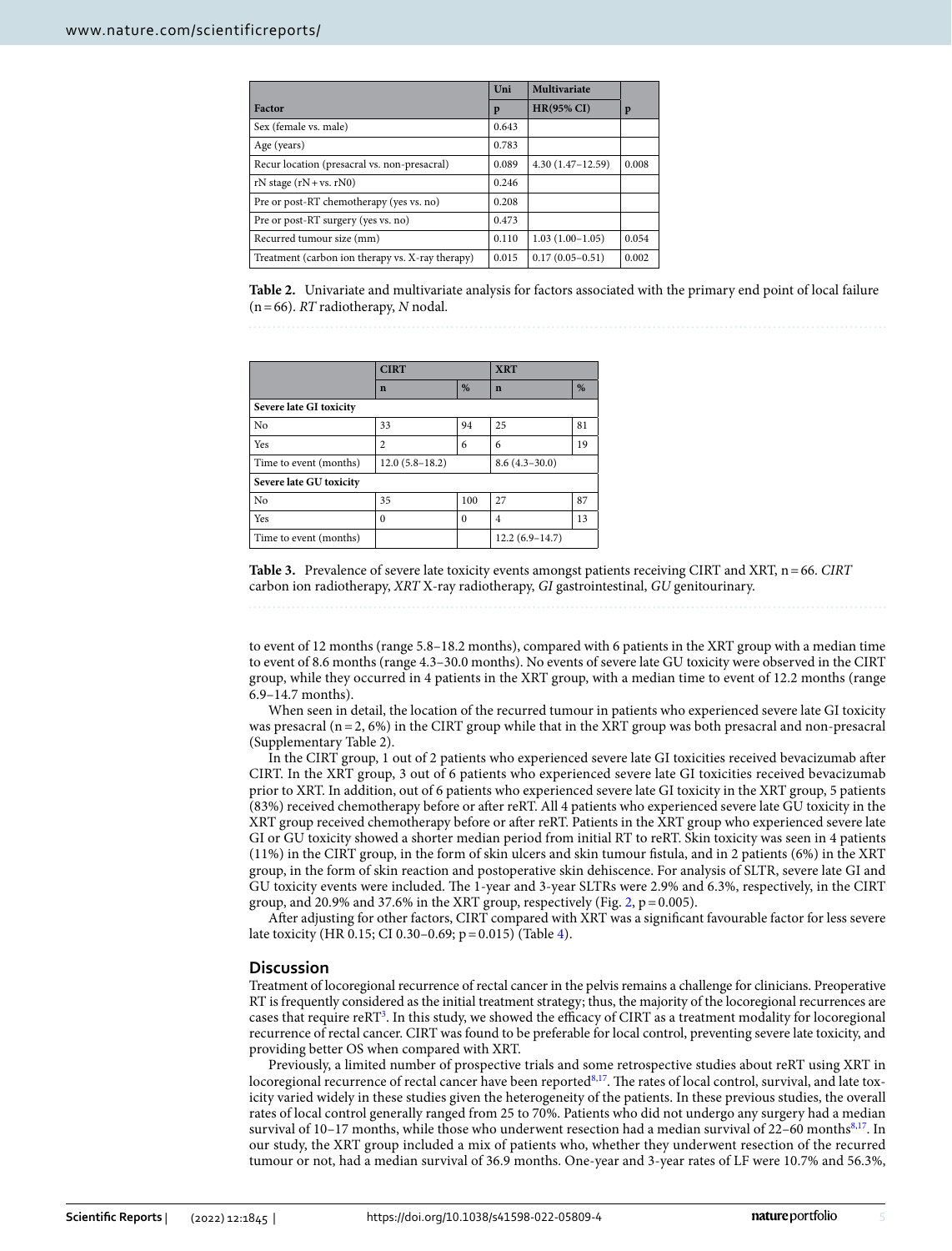

<span id="page-5-0"></span>

|                                                  | Uni   | Multivariate      |       |
|--------------------------------------------------|-------|-------------------|-------|
| Factor                                           | p     | <b>HR(95% CI)</b> | p     |
| Sex (female vs. male)                            | 0.362 |                   |       |
| Age (years)                                      | 0.234 |                   |       |
| Recur location (presacral vs. non-presacral)     | 0.392 |                   |       |
| $rN$ stage $(rN + vs. rN0)$                      | 0.817 |                   |       |
| Pre or post-RT chemotherapy (yes vs. no)         | 0.080 |                   |       |
| Pre or post-RT surgery (yes vs. no)              | 0.491 |                   |       |
| Recurred tumour size (mm)                        | 0.557 |                   |       |
| Treatment (carbon ion therapy vs. X-ray therapy) | 0.015 | $0.15(0.3-0.69)$  | 0.015 |

<span id="page-5-1"></span>**Table 4.** Univariate and multivariate analysis for factors associated with severe late toxicity. *RT* radiotherapy, *N* nodal.

respectively, which are within the range reported by previous studies<sup>[8](#page-6-7)[,17](#page-6-14)</sup>. Late toxicity has been inadequately reported in previous studies, and the rates of severe late toxicity vary widely, ranging from 12 to  $39\%^{16-18}$ . Late toxicity events usually include small bowel obstruction, urinary obstruction, hydronephrosis, and fstula formation. In patients receiving reRT, it is difficult to clearly determine if the late toxicity events are caused by the treatment or by the recurrence of the tumour; hence, assessment of late severe toxicity is challenging. In this study, the rate of severe late toxicity events in the XRT group was similar to that reported in previous studies.

Considering that clinical outcomes of the XRT group in this study were in line with those reported in previous studies, the clinical outcomes of the CIRT group are very encouraging. Despite diferences in some recurred tumour or treatment characteristics, patients in the CIRT group showed excellent results in terms of local control, OS, and fewer late toxicity events. CIRT physical properties of dose deposition allowed the delivery of a higher dose to the target volume. When the median prescribed doses were converted to BED10 for comparison, the median BED10 for the CIRT group was 101.4 Gy, whereas it was 60 Gy in the XRT group. This might have led to better local control in the CIRT group compared with that in the XRT group, since higher doses could be related to higher local control<sup>[19](#page-6-16)</sup>. Moreover, previous studies reported that rectal adenocarcinoma and its recurrence show significantly increased hypoxia, which leads to radio-resistance $20,21$ . In such cases, the unique characteristic of CIRT, which is a high linear energy transfer, provides a superior biological efect by causing direct double strand breaks<sup>9</sup>. Consequently, effective local control of the recurred tumour by CIRT may have led to an increased OS by reducing distant metastases and overall progression<sup>[22](#page-6-19)</sup>. It is notable that the patients in the CIRT group showed excellent local control and OS even without resection of the tumour, as R0 resection is generally considered as the most important factor for survival. Since only a limited number of patients can undergo curative resection,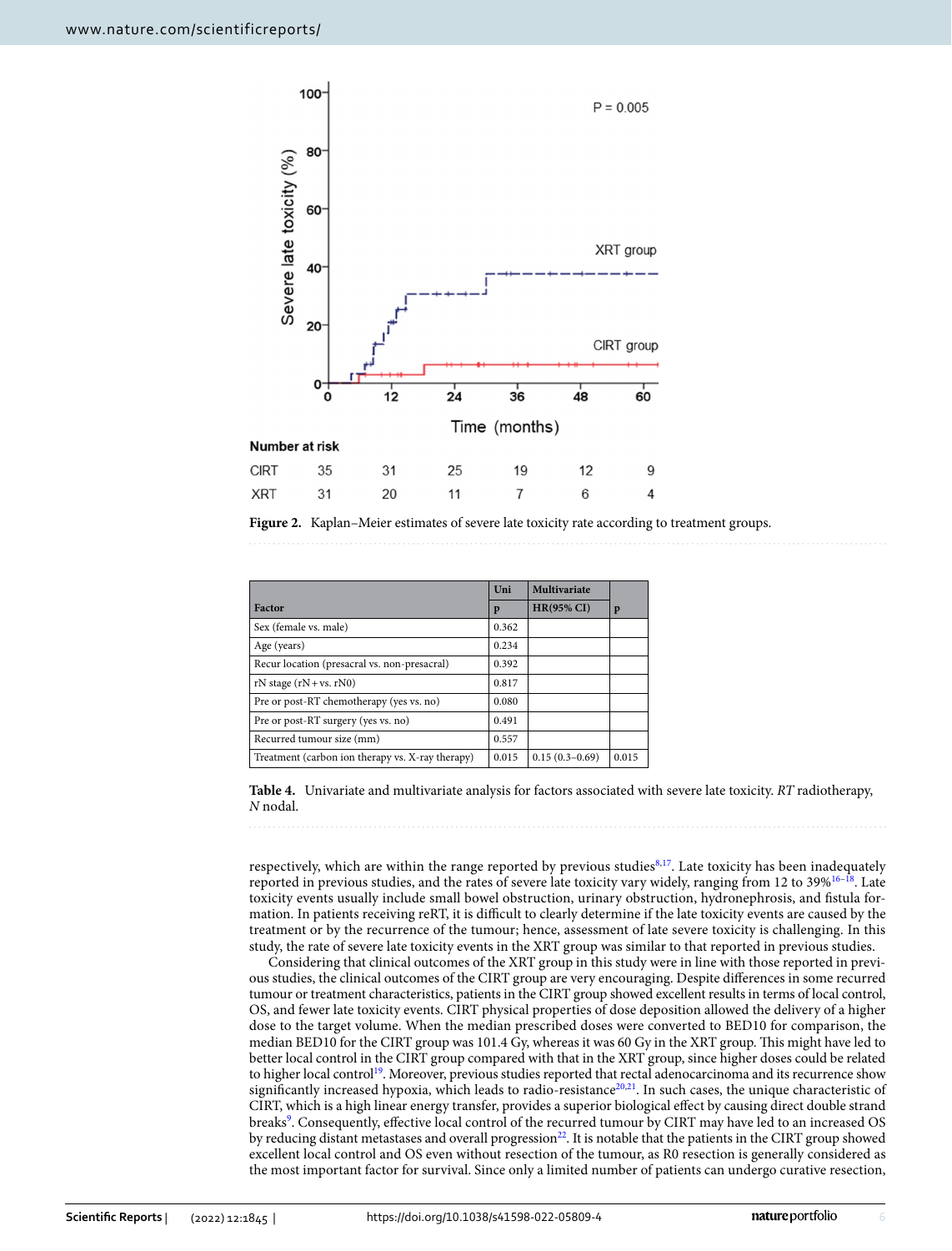CIRT may act as an efective strategy for treating locoregional recurrence of rectal cancer. In addition, most patients with LF afer CIRT were treated with reRT using CIRT again.

CIRT showed low rates of severe late toxicity. Another unique characteristic of CIRT is the Bragg peak, which allows lesser radiation to the organs at risk, thereby lowering the late toxicity rates<sup>10</sup>. When compared with the CIRT group, a higher proportion of patients in the XRT group received pre- or post-RT chemotherapy. Chemotherapy can also be associated with higher rates of toxicity<sup>23</sup>. Furthermore, more aggressive measures to protect OARs, such as the spacer insertion, were taken in the CIRT group. Tus, while the low rates of late toxicity in the CIRT group can be accepted, direct comparison of the severe late toxicity rates between the CIRT and XRT groups has its limitations.

Due to the advantage of CIRT in the locoregional recurrence of rectal cancer, favorable results from a prospective observational study (GUNMA 0801) has been reported and further studies on CIRT in the treatment of recurrent rectal cancer are ongoing, including the HIMAT1351 and PANDORA01 trials<sup>15,[24,](#page-7-1)25</sup>. Nevertheless, despite the clinical advantages, the cost of CIRT can be a concern for the patients. In Japan, a cost-efectiveness study showed that CIRT can be potentially cost-effective compared with the multimodality treatment<sup>26</sup>. Further studies about CIRT in locoregional recurrence of rectal cancer are anticipated.

The limitations of this study are mainly due to its retrospective nature. Two groups from two different institutions in two diferent countries were included in this study, thus increasing the heterogeneity in patient, tumour, and treatment characteristics. A propensity score matching could have reduced the heterogeneity; however, this was not possible due to the less number of patients. We focused on comparing clinical results in patients treated with CIRT and XRT with curative intent. Moreover, late toxicity events were seen retrospectively, which might have affected the results. However, this study is unique in that it is the only study comparing the efficacy of CIRT and XRT in locoregional recurrence of rectal cancer.

### **Conclusion**

In conclusion, reRT with CIRT is an efective treatment modality for locoregional recurrence of rectal cancer, showing high rates of local control and survival and low rates of late toxicity, compared with XRT. CIRT may be an encouraging strategy in these patients.

#### **Data availability**

The datasets generated during and/or analyzed during the current study are available from the corresponding author on reasonable request.

Received: 16 September 2021; Accepted: 13 January 2022 Published online: 03 February 2022

#### **References**

- <span id="page-6-0"></span>1. Bray, F. *et al.* Global cancer statistics 2018: GLOBOCAN estimates of incidence and mortality worldwide for 36 cancers in 185 countries. *CA Cancer J. Clin.* **68**, 394–424 (2018).
- <span id="page-6-1"></span>2. van den Brink, M. *et al.* Clinical nature and prognosis of locally recurrent rectal cancer afer total mesorectal excision with or without preoperative radiotherapy. *J. Clin. Oncol.* **22**, 3958–3964 (2004).
- <span id="page-6-2"></span>3. Yu, T.-K. *et al.* Patterns of locoregional recurrence afer surgery and radiotherapy or chemoradiation for rectal cancer. *Int. J. Radiat. Oncol. Biol. Phys.* **71**, 1175–1180 (2008).
- <span id="page-6-3"></span>4. Wanebo, H. J. *et al.* Pelvic resection of recurrent rectal cancer. *Dis. Colon. Rectum* **42**, 1438–1448 (1999).
- <span id="page-6-5"></span><span id="page-6-4"></span>5. Camilleri-Brennan, J. & Steele, R. Te impact of recurrent rectal cancer on quality of life. *Eur. J. Surg. Oncol.* **27**, 349–353 (2001). 6. Warrier, S. K., Heriot, A. G. & Lynch, A. C. Surgery for locally recurrent rectal cancer: Tips, tricks, and pitfalls. *Clin. Colon. Rectal Surg.* **29**, 114–122 (2016).
- <span id="page-6-6"></span>7. Mirnezami, A. & Sagar, P. Surgery for recurrent rectal cancer: Technical notes and management of complications. *Tech. Coloproctol.* **14**, 209–216 (2010).
- <span id="page-6-7"></span>8. Tao, R. *et al.* Pelvic reirradiation for the treatment of locally recurrent rectal cancer. *Curr. Colorectal Cancer Rep.* **13**, 175–182 (2017).
- <span id="page-6-8"></span>9. Kanai, T. *et al.* Biophysical characteristics of HIMAC clinical irradiation system for heavy-ion radiation therapy. *Int. J. Radiat. Oncol. Biol. Phys.* **44**, 201–210 (1999).
- <span id="page-6-9"></span>10. Cui, X. *et al.* Efects of carbon ion beam on putative colon cancer stem cells and its comparison with X-rays. *Cancer Res.* **71**, 3676–3687 (2011).
- <span id="page-6-10"></span>11. Allen, C., Borak, T. B., Tsujii, H. & Nickolof, J. A. Heavy charged particle radiobiology: Using enhanced biological efectiveness and improved beam focusing to advance cancer therapy. *Mutat. Res. Fundam. Mol. Mech. Mutagen.* **711**, 150–157 (2011).
- <span id="page-6-11"></span>12. Yamada, S. *et al.* Carbon-ion radiation therapy for pelvic recurrence of rectal cancer. *Int. J. Radiat. Oncol. Biol. Phys.* **96**, 93–101 (2016).
- 13. Shinoto, M. *et al.* Carbon-ion radiotherapy for locally recurrent rectal cancer: Japan carbon-ion radiation oncology study group (J-CROS) study 1404 rectum. *Radiother. Oncol.* **132**, 236–240 (2019).
- 14. Habermehl, D. *et al.* Reirradiation using carbon ions in patients with locally recurrent rectal cancer at HIT: First results. *Ann. Surg. Oncol.* **22**, 2068–2074 (2015).
- <span id="page-6-12"></span>15. Shiba, S. *et al.* Prospective observational study of high-dose carbon-ion radiotherapy for pelvic recurrence of rectal cancer (GUNMA 0801). *Front. Oncol.* **9**, 702 (2019).
- <span id="page-6-13"></span>16. Guren, M. G. *et al.* Reirradiation of locally recurrent rectal cancer: A systematic review. *Radiother. Oncol.* **113**, 151–157 (2014).
- <span id="page-6-14"></span>17. Owens, R. & Muirhead, R. External beam re-irradiation in rectal cancer. *Clin. Oncol.* **30**, 116–123 (2018).
- <span id="page-6-15"></span>18. Valentini, V. *et al.* Preoperative hyperfractionated chemoradiation for locally recurrent rectal cancer in patients previously irradiated to the pelvis: A multicentric phase II study. *Int. J. Radiat. Oncol. Biol. Phys.* **64**, 1129–1139 (2006).
- <span id="page-6-16"></span>19. Chung, S. Y. *et al.* Treatment outcomes of re-irradiation in locoregionally recurrent rectal cancer and clinical signifcance of proper patient selection. *Front. Oncol.* **9**, 529 (2019).
- <span id="page-6-17"></span>20. Höckel, M. *et al.* Tumor hypoxia in pelvic recurrences of cervical cancer. *Int. J. Cancer* **79**, 365–369 (1998).
- <span id="page-6-18"></span>21. Wendling, P., Manz, R., Tews, G. & Vaupel, P. *Oxygen Transport to Tissue—VI* 293–300 (Springer, 1984).
- <span id="page-6-19"></span>22. Bernstein, T., Endreseth, B., Romundstad, P., Wibe, A. & Registry, N. C. C. Improved local control of rectal cancer reduces distant metastases. *Colorectal Dis.* **14**, e668–e678 (2012).

7